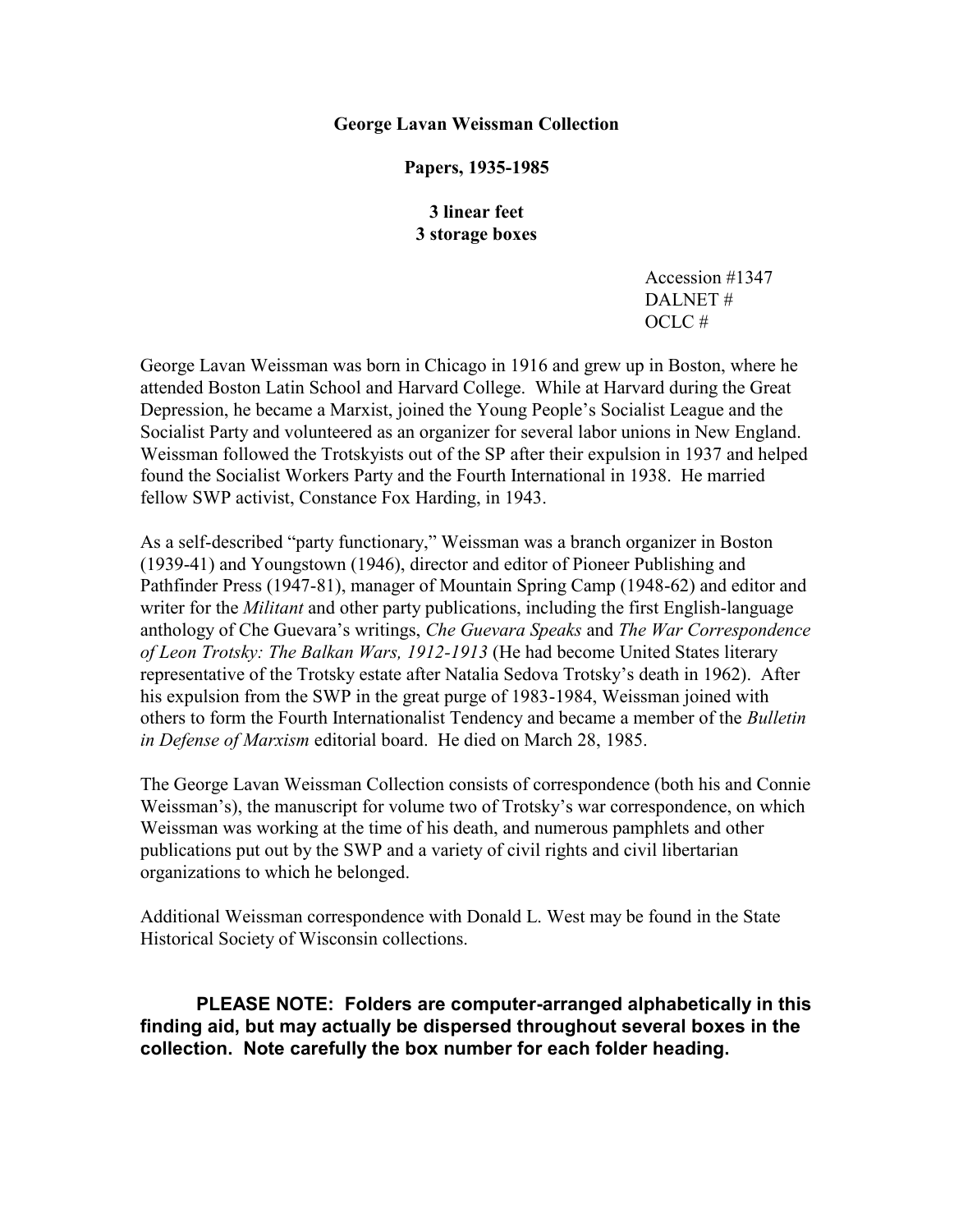#### **Important subjects in the collection:**

Afro-Americans--Civil rights George Breitman Communism--Sri Lanka Cuba--History--1959- Fourth International Freedom Now Party Ernesto Guevara Joseph Hansen Marxian economics Monroe (N.C.)--Race relations George Novack Radicalism--United States Socialism--United States Socialist Workers Party Leon Trotsky Robert Franklin Williams

## **Important correspondents in the collection:**

Tamara Deutscher Reba Hansen C. L. R. James Ernest Mandel Evelyn Reed Natalia Sedova Trotsky Jean Van Heijenoort Constance Fox Harding Weissman Donald L. West

## **Non-manuscript material:**

A few photographs, mostly of Mountain Spring Camp, a number of late nineteenth- and early twentieth-century illustrated French publications on the French Revolution, the Soviet Union, the Paris Commune, etc. and cartoon artwork for the *Militant* by Evelyn Reed and others have been placed in the Archives Audiovisual Collection.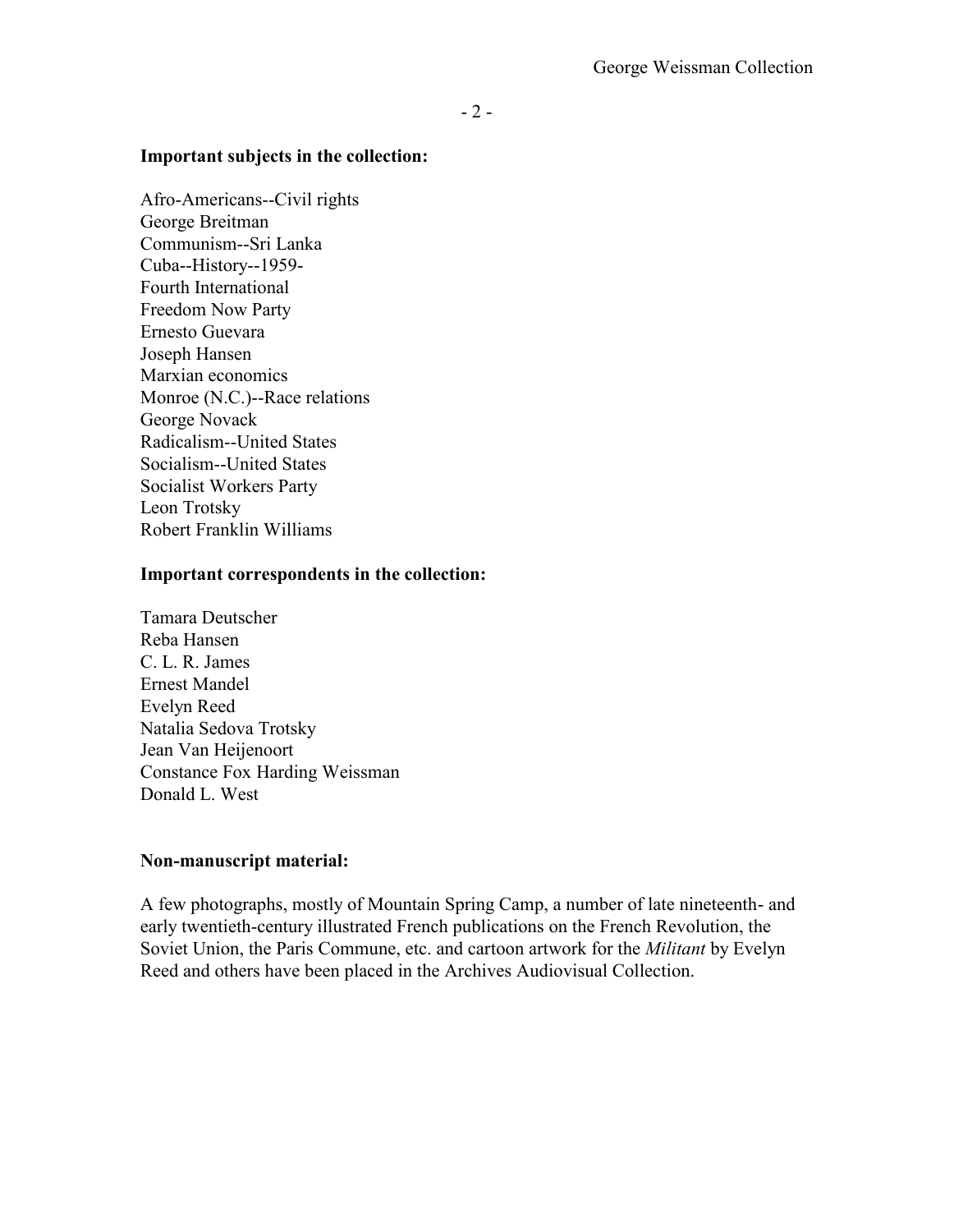- 1-1 Africa; pamphlets, 1960s-1970s
- 2-26 thru 28 "African Revolution, The Problems of the," by I. B. Tabata (manuscript), n.d.
	- 1-2 Alexander Defense Committee (anti-apartheid group), 1966
	- 1-3 American Committee for European Workers Relief, 1949-50
	- 2-11 "Anti-War Cartoons by Eric," 1967
	- 2-36 "Beck, Dave: Labor Merchant" by Eric Hass, 1955
	- 1-52 Bernaut, Elsa; corres., 1976, 1978
	- 2-4 Black liberation and black power; pamphlets, 1960s-1970s
	- 1-57 Camejo family; corres., 1967, 1975-76, 1979
	- 2-24 Cannon, James P.; pamphlets, 1940s-1950s
	- 1-12 Charter Group for a Pledge of Conscience (Harlem 6), c. 1965<br>2-30 China: SWP pamphlets. 1972
	- China; SWP pamphlets, 1972
	- 2-7 Civil rights struggle; SWP pamphlets, 1940s-1960s
	- 2-6 Committee to Combat Racial Injustice papers at State Historical Society of Wisconsin; corres., 1969-70
	- 1-61 Coontz, Stephanie; corres., article, 1970s
- 1-64 thru 66 Correspondence, misc.; A-Y, 1950s-1980s
	- 1-67 Correspondence, misc.; unidentified, 1950s-1980s
	- 1-14 Creel, Warren; "A Course in Marxian Value and the Market," 1945
	- 3-5 "Crises in European History" by Gustav Bang, 1955
- 1-42 thru 44 *Critique Sociale*, *La*, 1931-34
	- 3-14 *The Crusader* (published in the PRC by Robert F. Williams), 1964, 1967-69
	- 2-22 Cuban revolution; SWP pamphlets, 1960s-1970s
	- 1-47 Dallin, Lola; corres., 1975, 1981
	- 3-3 De Leon, Daniel; "James Madison and Karl Marx," 1932
	- 3-6 "De Leon, Daniel: Pioneer Socialist Editor" by Arnold Petersen, 1937
	- 3-1 De Leon, Daniel; "Socialism versus Anarchism," 1921
	- 3-2 De Leon, Daniel; "Two Pages from Roman History," 1943
	- 3-4 De Leon, Daniel; "Ultramontanism," 1928
	- 1-62 Deutscher, Tamara; corres., 1977, 1980
	- 2-20 Eastern Europe; pamphlets, 1960s-1970s
		- 1-6 Fourth International Founding Conference; Program and Resolutions, 1939
	- 1-7 "Fourth International, War and the" (Communist League of America), n.d.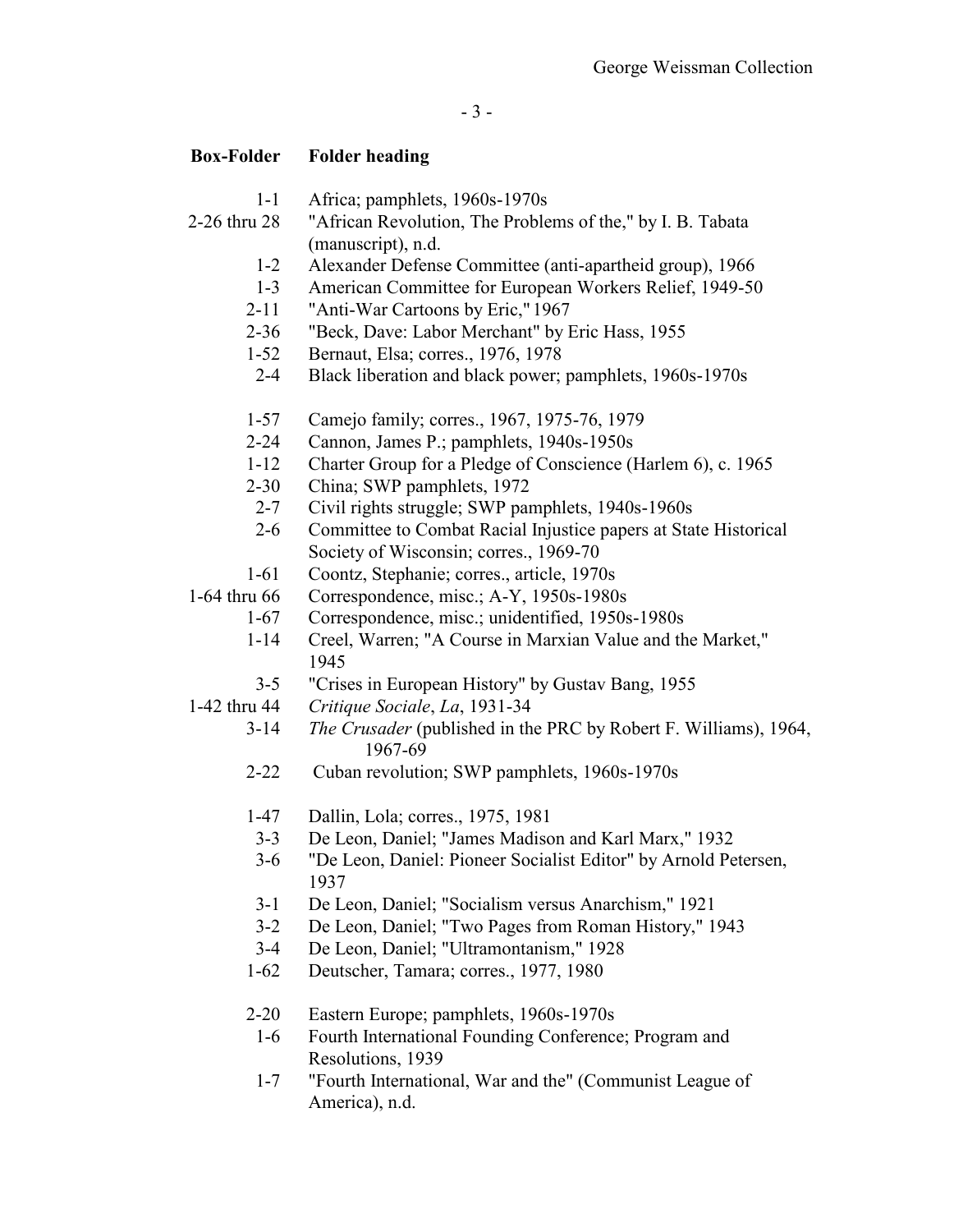- 3-12 Freedom Now Party; pamphlets, 1963-64
- 1-54 Gordon, Sam; corres., 1956-57, 1975
- 1-10 Guevara, Che; interviews, 1960s
- 1-11 Guevara, Che; speeches, 1961-64
- 1-8 thru 9 Guevara, Che; writings, 1960-67
	- 1-56 Hansen, Reba; corres. with Connie Weissman, 1956-65, 1979
	- 2-10 "He Walked Alone" by Mrs. C. T. Pratt, 1955
	- 1-36 Hennacy, Ammon; corres., leaflet, 1969
	- 3-8 "High Cost of Living" by Arnold Petersen and "Money" by Daniel De Leon, 1935
	- 1-29 "I Am a Miner" by B. L. Coombes (FACT-London), 1939
	- 1-28 "I Drive a Taxi" by Herbert Hodge (FACT-London), n.d.
	- 2-35 Independent-Socialist Party; platform, 1958
	- 2-12 Irish Republican Army; SWP pamphlets, 1972
	- 1-27 "Labor, A Look at" (Excursion Books-St. Paul)), 1946
	- 2-23 Lanka Sama Samaja Party (Ceylon); pamphlets, 1954-60
	- 2-15 Latin America; SWP pamphlets, 1950s-1970s
	- 1-13 Malcolm X; SWP pamphlets, 1960s
	- 1-59 Mandel, Ernest; corres., 1973-83
	- 2-31 *Marxist Review: A Journal of International Socialism*, n.d.
	- 2-9 Middle East; pamphlets, 1940s-1960s
	- 2-25 *Militant*, *The*; policy and procedures, 1944-45
	- 1-4 Monroe Defendants, Committee to Aid the; FBI files, 1962, 1964
- 1-31 thru 33 Monroe, N.C. kidnapping trial; clippings, Feb 1964
	- 1-35 Monroe, N.C. kidnapping trial; robbery of Dr. A. E. Perry's home,
- 26 Feb 1964
	- 1-34 Monroe, N.C. kidnapping trial; Weissman reporting, Feb 1964
	- 3-7 "Montezuma's Dinner: An Essay on the Tribal Society of the North American Indians" by Lewis Henry Morgan, 1950
	- 1-48 Mountain Spring Camp, 1950s
	- 1-15 "Negro Farmers in Mississippi" (Mississippi State College), 1954
	- 1-51 Novack, George; corres., 1980, 1985
	- 3-15 Novack, George, and Joseph Hansen, Healyite campaign against; corres., publications, 1976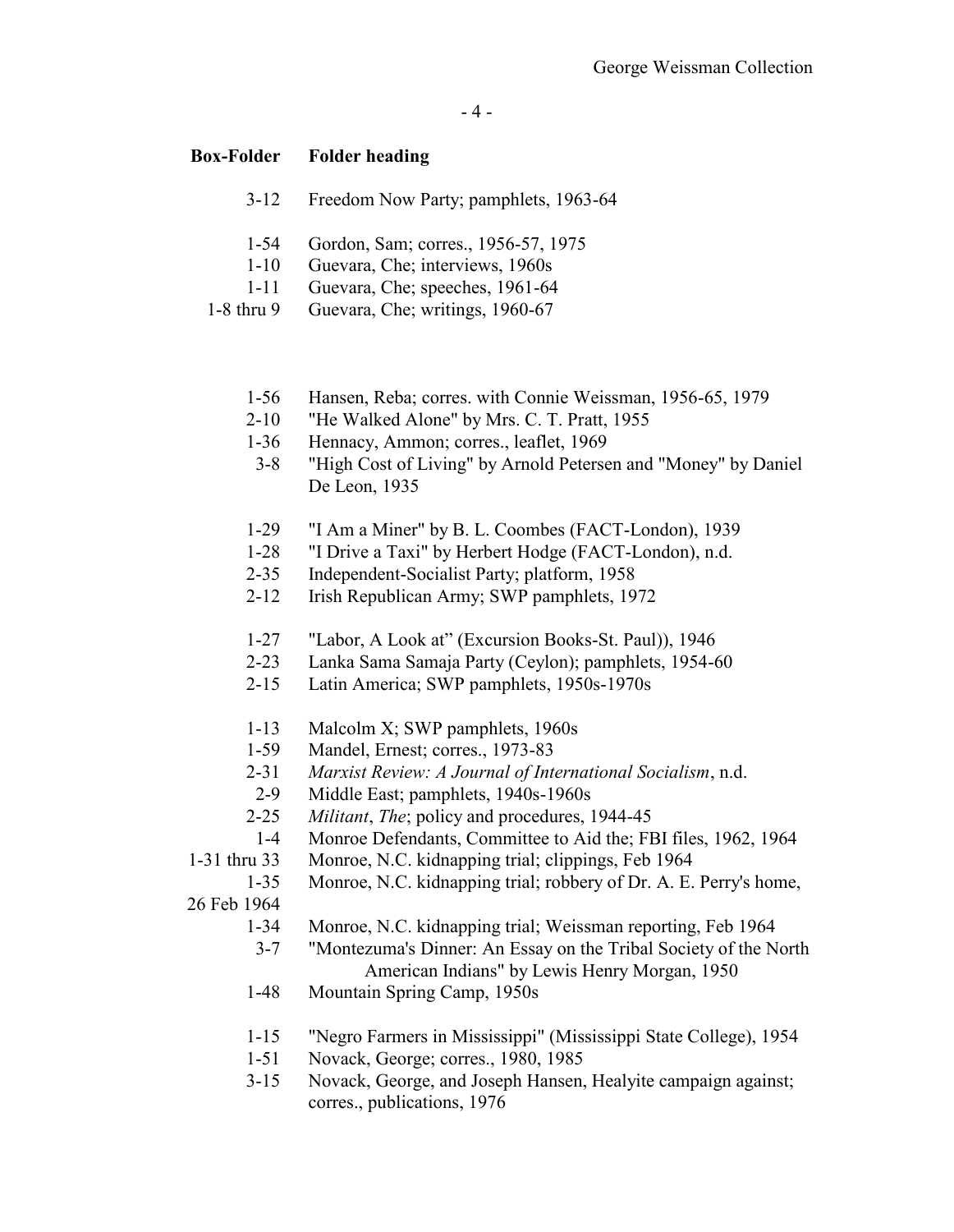- 2-37 Pathfinder Press pamphlets, misc., 1970-73
- 1-46 Pathfinder Press/Merit Publishers; corres., 1969-71, 1979-80
- 1-40 Pearce, Brian; corres. re Trotsky war correspondence volume I, 1972-75
- 2-13 Political theory; SWP pamphlets, 1950s-1970s
- 2-5 Racism; SWP pamphlets, 1940s-1970s
- 1-50 Reed, Evelyn; corres. with Connie Weissman, 1954-64
- 3-9 "Religion of Capital, The," by Paul LaFargue, n.d.
- 1-60 Scholtz, Gisela; corres., 1979-81
- 1-26 "School Segregation in the United States, The Historic Fight to Abolish," by Doxey Wilkerson, 1954
- 1-53 Shoul, Bernice (Bunny); corres., 1960, 1974-76
- 1-49 Sinclair, Louis; corres., 1977-84
- 2-34 Socialist Workers Party; constitution, 1961
- 2-38 Socialist Workers Party; factionalism, 1981-84
- 1-5 "South, Forces of Progress in the" by Jim Jackson, 1955
- 1-16 "Soviet Union, The" by Theodore Edwards (Bulletin of Marxist Studies No. 2), 1958
- 1-37 Spanish Refugee Aid, 1957-58
- 1-17 "Theory of Structural Assimilation, The" by Tim Wohlforth, 1964
- 3-10 "Theses, Manifestes et Resolutions Adoptes par les Ier, IIe, IIIe et IVe Congres de l'Internationale Communiste," 1934
- 2-32 *Trotskisme* (No. 5-6), 1956
- 1-63 Trotsky, Leon, archives at Harvard University, 1940-79
- 2-8 "Trotsky, Leon, Articles by, in *The Militant* -- 1929-1941 and *The New* and *Fourth International* -- 1934-1956," 1967
- 1-19 Trotsky, Leon; *History of the Russian Revolution*, corres. with U-M Press about, 1973-74
- 1-18 "Trotsky, Leon, The Teachings of: Four Lectures by Jack Warwick," 1944
- 2-16 thru 19 Trotsky, Leon; writings (pamphlets), 1930s-1950s
	- 1-45 Trotsky, Natalia Sedova; corres., reports, 1956-57
		- 1-20 Trotsky-Stalin Centenary Conferences, 1979
- 2-1 thru 3 Turchin/Daniels manuscript on social problems in the Soviet Union, 1976

2-33 "Twentieth Congress (CPSU) and World Trotskyism, The," 1957